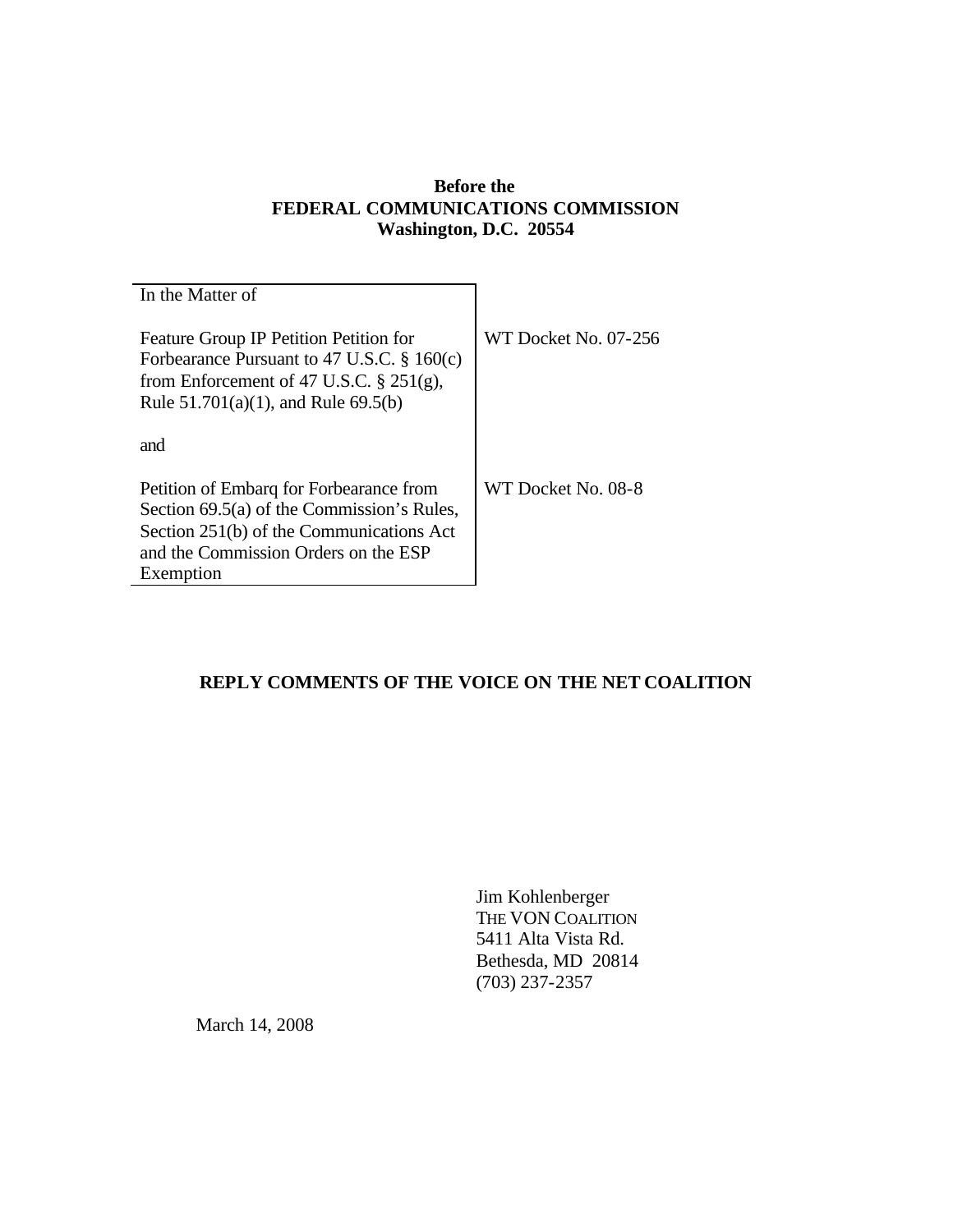# **TABLE OF CONTENTS**

|    | II. THE COMMISSION CANNOT "FORBEAR" FROM THE "ESP EXEMPTION."  3                                                                                                                         |
|----|------------------------------------------------------------------------------------------------------------------------------------------------------------------------------------------|
|    | III. IP-TO-PSTN TRAFFIC IS NOT SUBJECT TO CARRIER'S CARRIER ACCESS                                                                                                                       |
|    |                                                                                                                                                                                          |
|    | <b>B. Only Interexchange Carriers, and Not Information Service</b><br>Providers, are Subject to Carrier Switched Access Charges.  9                                                      |
|    | C. Nothing in Rule 69.5(b) Supports Application of Access<br><b>Charges to "Voice" Traffic or to Traffic Outbound from</b><br>an ISP to the PSTN, as Distinct from Traffic from the PSTN |
|    | D. The Commission Cannot Retroactively Apply Access Charges                                                                                                                              |
|    | IV. THE COMMISSION SHOULD NOT STIFLE INNOVATION BY EXTENDING                                                                                                                             |
| V. | THE COMMISSION SHOULD ADOPT NEW RULES FOR COMPENSATION<br><b>FOR IP-TO-PSTN CALLS ONLY AS PART OF COMPREHENSIVE REFORM.  18</b>                                                          |
|    |                                                                                                                                                                                          |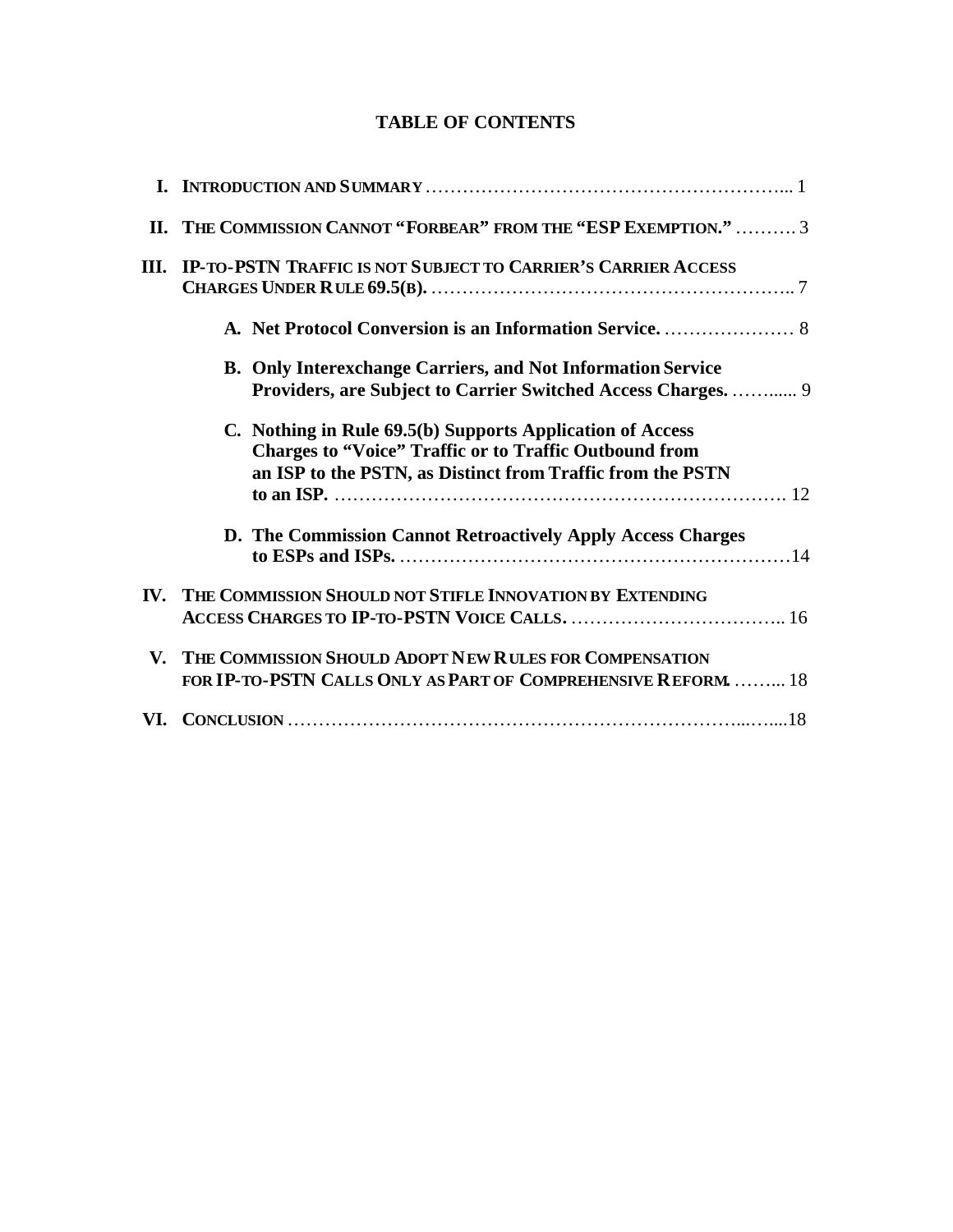#### **Before the FEDERAL COMMUNICATIONS COMMISSION Washington, D.C. 20554**

| In the Matter of                                                                                                                                                                 |                      |
|----------------------------------------------------------------------------------------------------------------------------------------------------------------------------------|----------------------|
| Feature Group IP Petition Petition for<br>Forbearance Pursuant to 47 U.S.C. $\S 160(c)$<br>from Enforcement of 47 U.S.C. $\S 251(g)$ ,<br>Rule $51.701(a)(1)$ , and Rule 69.5(b) | WT Docket No. 07-256 |
| and                                                                                                                                                                              |                      |
| Petition of Embarg for Forbearance from<br>Section 69.5(a) of the Commission's Rules,<br>Section 251(b) of the Communications Act<br>and the Commission Orders on the ESP        | WT Docket No. 08-8   |
| Exemption                                                                                                                                                                        |                      |

# **REPLY COMMENTS OF THE VOICE ON THE NET COALITION**

# **I. INTRODUCTION AND SUMMARY**

 $\overline{a}$ 

Embarq has asked the Commission to exceed its statutory authority by forbearing where forbearance is plainly not permitted.<sup>1</sup> The VON Coalition strongly opposes Embarq's effort to game the Communications Act in this way. If the Commission chooses to adopt new rules governing intercarrier compensation for IP-to-PSTN communications, it should do so only through comprehensive (and procedurally appropriate) notice and comment rulemaking. Moreover, given the clarity of the

<sup>&</sup>lt;sup>1</sup> Petition of Embarq Local Operation Companies for Limited Forbearance Under 47 U.S.C. § 160(c) from Enforcement of Rule 69.5(a), 47 U.S.C. § 251(b), and Commission Orders on the ESP Exemption (filed Jan. 11, 2008) ("*Embarq Petition*").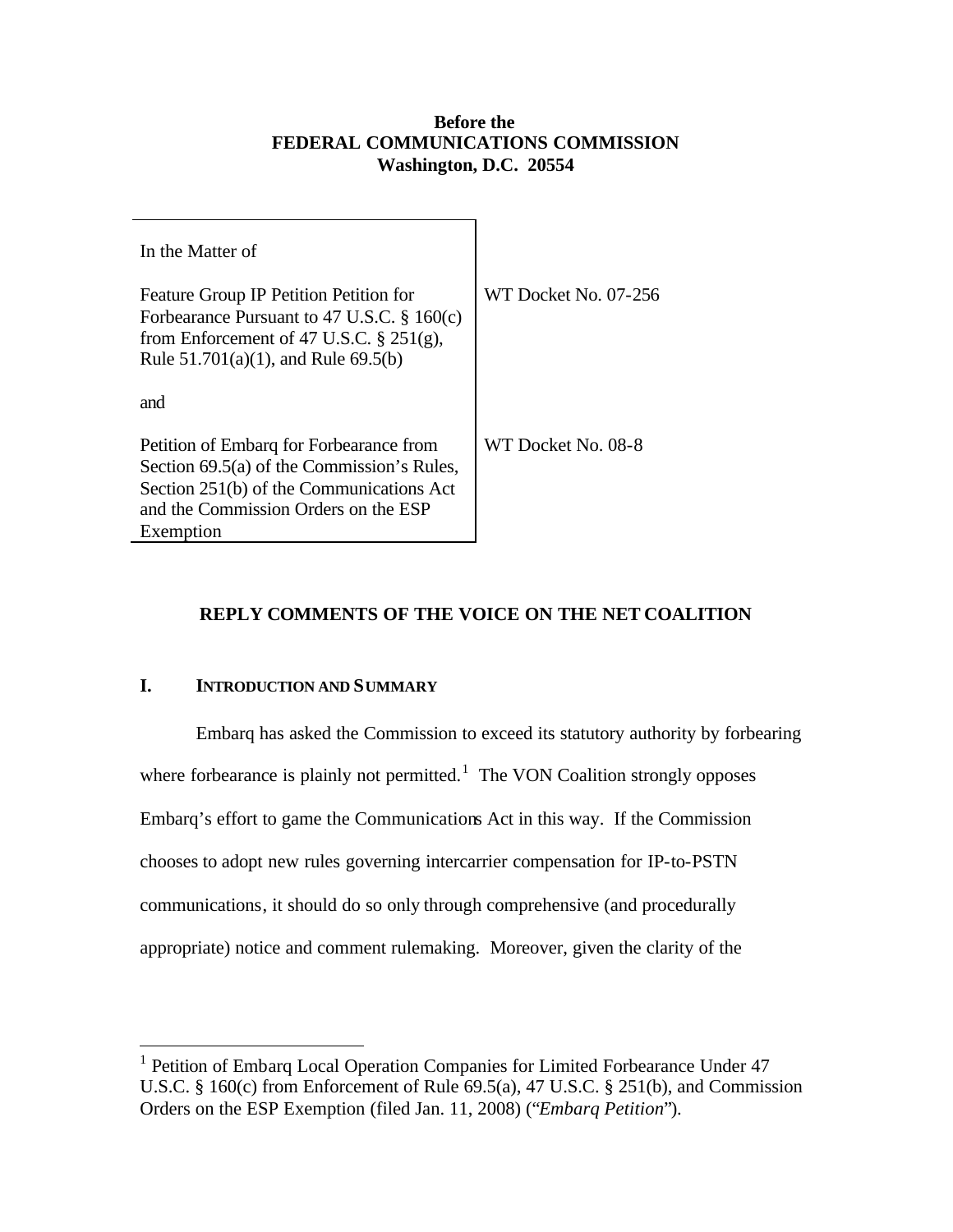Commission's prior orders and rules, it would be manifestly unjust to adopt a new rule in the guise of a "clarification" that could have retroactive effect.

Congress has granted the Commission authority to forbear from application of regulations and statutes, but has not authorized forbearance from Commission orders. It has likewise granted forbearance authority only with respect to telecommunications carriers and telecommunications services. Embarq's Petition ignores each of these limits on Commission authority, asking the Commission to forbear from its Orders and to forbear with respect to non-carriers' provision of information services.

Even if Embarq's requested relief could be granted through forbearance, its request would not alter the existing access charge rules. There is no default rule that would impose access charges on ESPs and ISPs in the absence of what has been termed the "ESP exemption. " Because Rule 69.5(b) applies switched access charges only to "interexchange carriers," simply forbearing from classifying an IP-PSTN provider as an "end user" would not automatically subject it to "interexchange carrier" charges. And Section 251(g) of the Act affirmatively forbids application of access charges to services not subject to access charges before adoption of the '96 Act. Embarq can only obtain the relief it seeks – imposition of access charges on non-carrier information service providers – through adoption of new rules.

Embarq's suggestion that ESP and ISP traffic is subject to access charges under existing law is likewise misplaced. The Commission has never extended access charges to parties other than interexchange carriers, and has never held that the net protocol conversion inherent in IP-to-PSTN traffic is a telecommunications service. This settled law should not be undone, and certainly may not be undone through Embarq's Petition.

2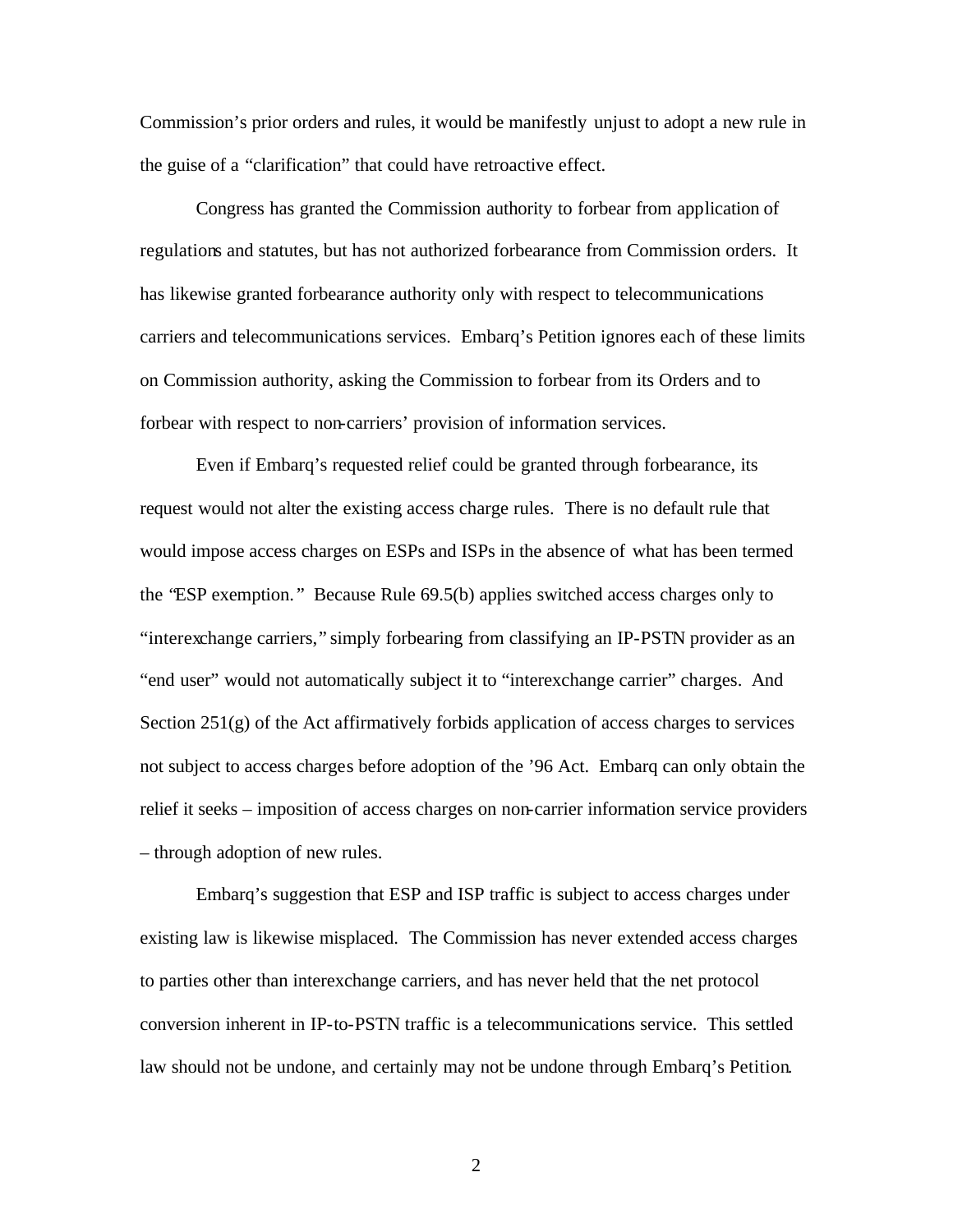Finally, the Commission has before it numerous proceedings addressing intercarrier compensation, including the proper treatment of IP-to-PSTN traffic. Changes to its existing rules should be made, if at all, as part of the comprehensive reform contemplated by the Commission's open rulemakings. In that context, the best approach to reform is bill and keep, which would quickly rationalize intercarrier compensation and enable carriers to focus their resources on competition and innovation.

## **II. THE COMMISSION CANNOT "FORBEAR" FROM THE "ESP EXEMPTION."**

As an initial matter, Embarq's Petition must be denied because Embarq fails to point to any provision of the Act or the Commission's rules that directs that switched access charges (the access charges at issue) apply to providers of IP-PSTN services in the absence of the "ESP exemption." 47 C.F.R. § 69.5(b), which establishes which entities are subject to switched access charges, specifies: "[c]arrier's carrier charges shall be computed and assessed upon all interexchange carriers that use local exchange switching facilities for the provision of interstate or foreign telecommunications services." Without a rule establishing an affirmative obligation to pay access charges in the absence of the provisions from which Embarq seeks forbearance, Embarq's petition, like the one the Commission addressed in *Core II*, cannot give Embarq "the relief it seeks."<sup>2</sup>

Embarq's request that the Commission also forbear from enforcing "section 69.5(a) of its rules to IP-originated voice traffic that terminates on the PSTN" and "47 U.S.C. section 251(b)(5) to provision to non-local traffic terminated as voice traffic on

<sup>&</sup>lt;sup>2</sup> Petition of Core Communications, Inc. for Forbearance from Sections 251(g) and  $254(g)$  of the Communications Act and Implementing Rules, Memorandum Opinion and Order, 22 FCC Rcd. 14118, 14126 (¶ 14) (2007) ("*Core II*").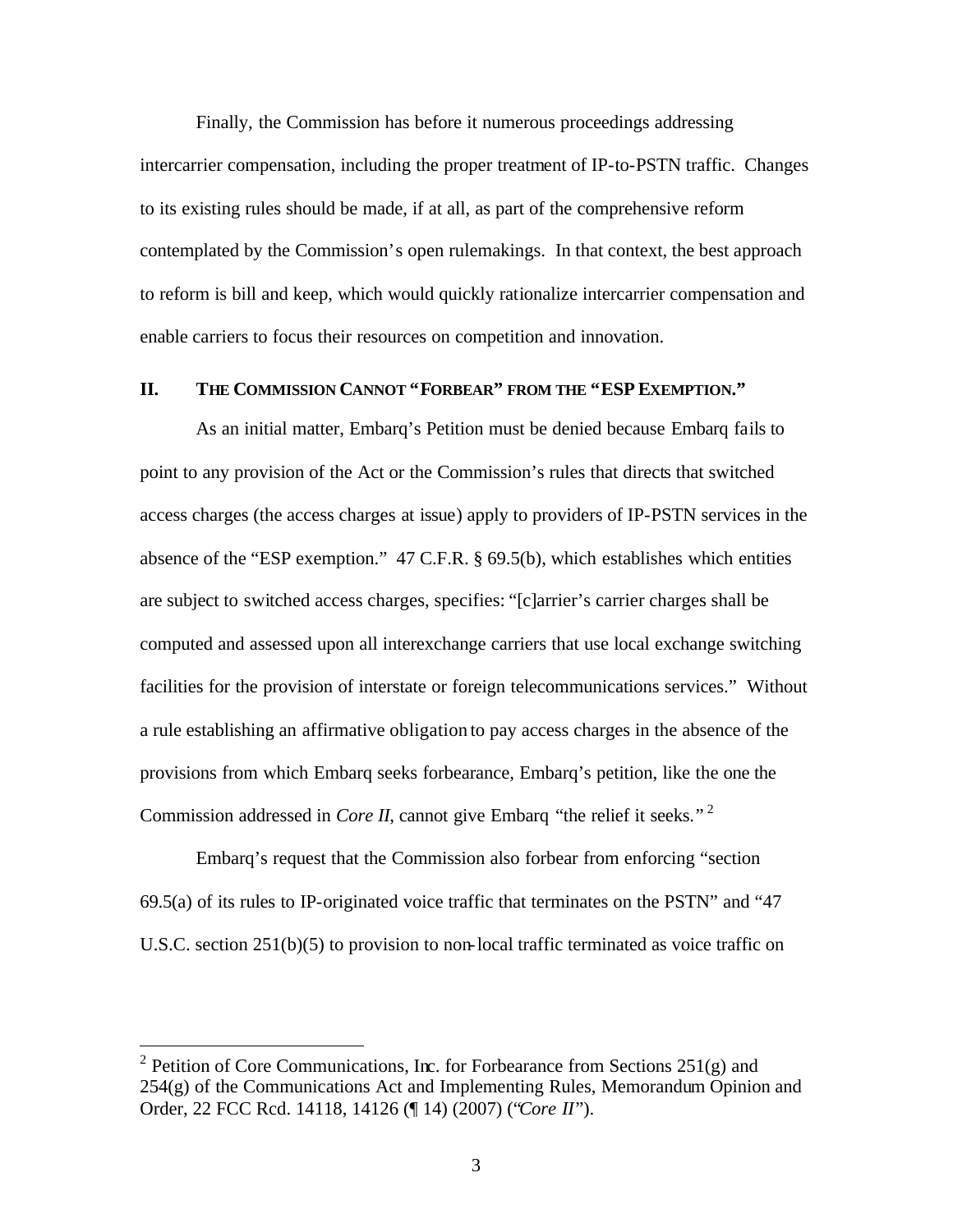the PSTN<sup>3</sup> is also unavailing. First, because Rule  $69.5(a)$  simply provides that end users pay end user charges, there is no regulatory language in Rule 69.5(a) from which to forbear that would result in an ESP providing IP-PSTN service paying switched access charges under Rule 69.5(b). The forbearance statute does not authorize the Commission to adopt new interpretive glosses on its rules – instead, it directs the Commission, in certain limited circumstances, to "forbear from applying . . . regulation."<sup>4</sup> Embarq's failure to identify *any* language within the four corners of Section 69.5(a) from which the Commission can or should forbear in order to impose the switched access charges governed by Rule 69.5(b) demonstrates that Embarq petition cannot result in the relief it seeks. As a result, whether or not Embarq's request for forbearance from 69.5(a) with respect to certain ESPs is granted, Rule 69.5(b) will continue in force as written and access charges will continue to apply only to interexchange carriers – not ISPs or ESPs.

Embarq's related request that the Commission forbear from Section 251(b)(5), which governs LEC obligations to establish reciprocal compensation arrangements, will likewise not entitle Embarq or other LECs to collect access charges from any entities that are not "interexchange carriers that use local exchange switching facilities for the provision of interstate or foreign telecommunications services."<sup>5</sup> Just as the Commission in *Core II* held that forbearance from Section 251(g) would not automatically result in the imposition of reciprocal compensation charges pursuant to Section 251(b)(5), so too forbearance from Section 251(b)(5) cannot result in the application of switched access

<sup>3</sup> *Embarq Petition* at 17.

 $4$  47 U.S.C. § 160.

 $5$  47 C.F.R. § 69.5(b).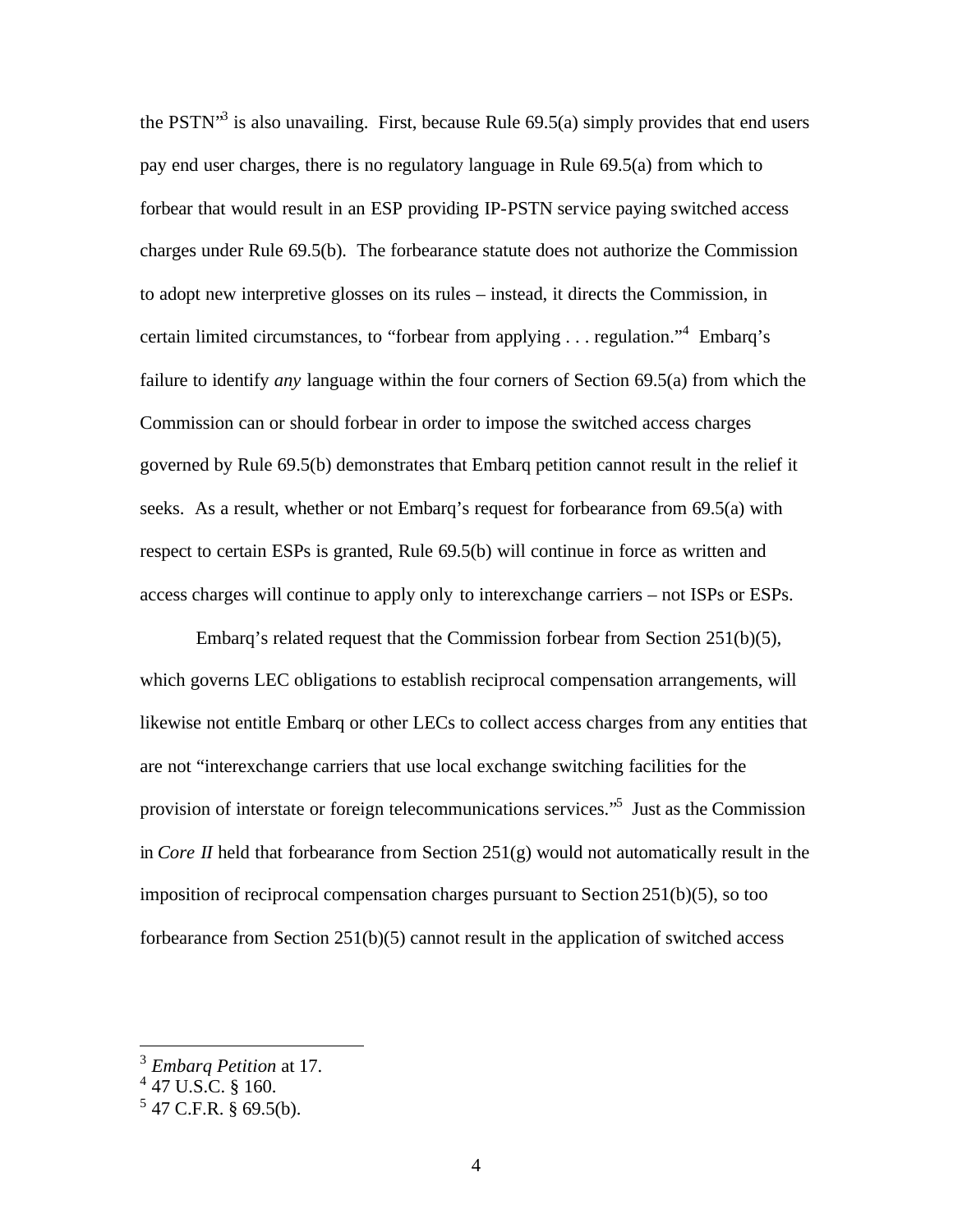charges pursuant to Section 251(g) and Rule  $69.5(b)$ .<sup>6</sup> Instead, it would orphan the traffic at issue, leaving it subject to no default intercarrier compensation scheme at all.

This is confirmed by Section 251(g) of the Act. Section 251(g) creates a limited exemption from the default Section 251(b)(5) scheme by preserving "pre-Act regulatory treatment of all the access services enumerated under section  $251(g)$ .<sup>"7</sup> Section  $251(g)$ "explicitly exempts certain telecommunications services from the reciprocal compensation obligations" of Section 251(b)(5),<sup>8</sup> but is not a default compensation scheme to which IP-PSTN traffic would automatically be subject if the Commission were to forbear from Section 251(b)(5). The Commission cannot, by forbearance, create a new default scheme for IP-PSTN traffic or contravene the express limits on the imposition of access charges contained in Section  $251(g)$ . As a result, Embarq's misguided request for forbearance from Section  $251(b)(5)$ , if granted, would not only fail to provide Embarq with the relief it seeks, but also would complicate and disrupt existing intercarrier compensation obligations.

In addition, Embarq asks the Commission to do something here that the Commission cannot do. Section 251(g) preserves "the same equal access and nondiscriminatory interconnection restrictions and obligations (including receipt of compensation) that apply to such carrier on the date immediately preceding February 8, 1996 under any court order, consent decree, or regulation, order, or policy of the Commission, until such restrictions and obligations are explicitly superseded by

 6 *See Core II*, 22 FCC Rcd. at 14126-27 (¶ 14).

<sup>&</sup>lt;sup>7</sup> Implementation of the Local Competition Provisions in the Telecommunications Act of *1996; Intercarrier Compensation for ISP-Bound Traffic*, Order on Remand and Report and Order, 16 FCC Rcd. at 9169 (¶ 39).

<sup>8</sup> *Id.* at 9166 (¶ 32).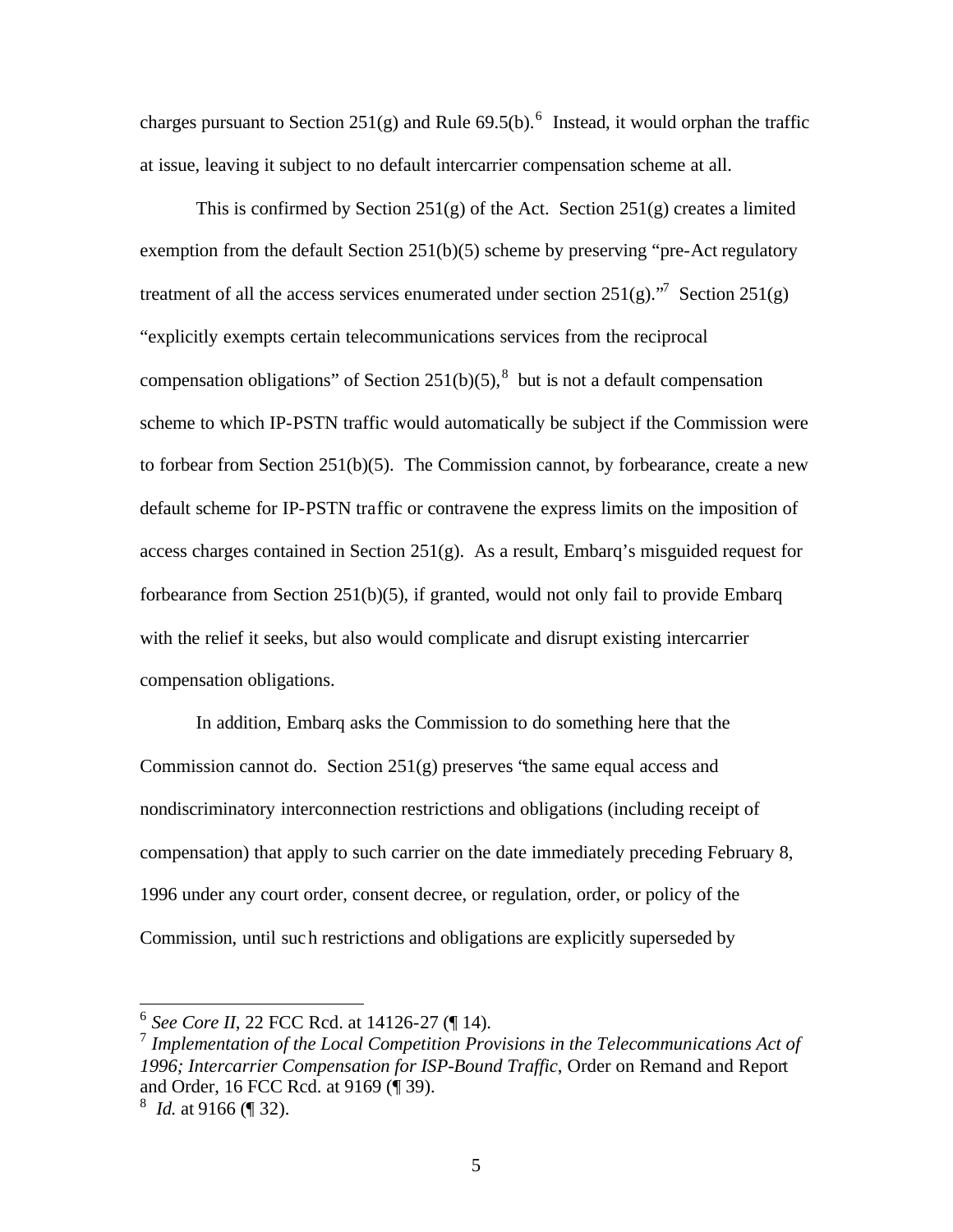regulations prescribed by the Commission after such date of enactment."<sup>9</sup> As the D.C. Circuit has previously observed, Section  $251(g)$  is "worded simply as a transitional device, preserving various LEC duties that antedated the 1996 Act until such time as the Commission should adopt new rules pursuant to the Act."<sup>10</sup> Here, however, Embarq seeks, through forbearance, to extend Section  $251(g)$ 's preservation of pre-Act rules to entities for which, as discussed further below, there is no pre-Act obligation. As the D.C. Circuit has made clear, Section  $251(g)$  does not permit the FCC to prescribe new access rules for traffic that was not subject to a pre-1996 Act intercarrier compensation obligation.<sup>11</sup> This clear statutory limit cannot be contravened through forbearance.

Furthermore, Embarq does not seek forbearance from a specific regulation or statutory provision, and thus its request does not fall within the scope of Section 10. Congress has granted the FCC authority to forbear from "regulation[s]" or statutory provisions under certain carefully defined circumstances.<sup>12</sup> But the cornerstone of Embarq's forbearance request is the request that the Commission "forbear from enforcing the ESP exemption, *as adopted by Commission orders*."<sup>13</sup> These orders are not "regulations." And Congress knows the difference – when Congress has intended to specify legal requirements other than statutes and codified rules, it has done so.<sup>14</sup>

The Commission likewise is without authority to grant forbearance because what Embarq seeks is not the forbearance of the application of the Commission's access

 $9^9$  47 U.S.C. § 251(g).

<sup>10</sup> *Worldcom v. FCC*, 288 F.3d 429, 430 (D.C. Cir. 2002).

<sup>11</sup> *See id*. at 433.

 $12$  47 U.S.C. § 160.

<sup>&</sup>lt;sup>13</sup> *Embarg Petition* at 17 (emphasis added).

<sup>&</sup>lt;sup>14</sup> *See, e.g.,* 47 U.S.C. § 253(a) (granting the FCC authority to preempt not only a state or local "statute or regulation," but also a "legal requirement").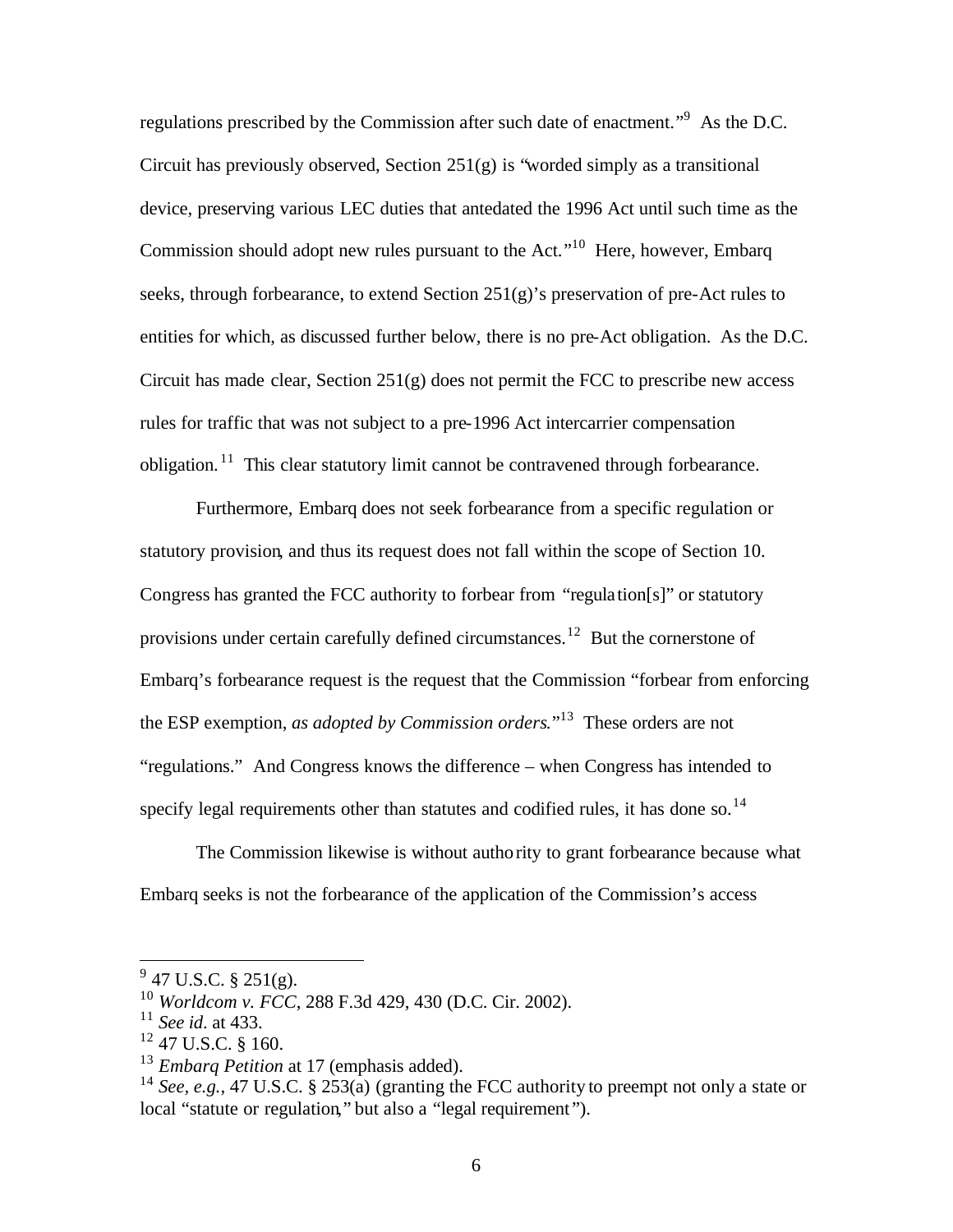charge rules – and specifically rule  $69.5(b)$  – to carriers, but the extension rule  $69.5(b)$  to noncarriers. This turns forbearance on its head, and is outside the scope of Section 10. Section 10 empowers the Commission to forbear only from application of statutes or regulations to "a telecommunications carrier or telecommunications service" or to "a class of telecommunications carriers or telecommunications services."<sup>15</sup> Section 10 cannot be used to extend the coverage of Commission rules beyond their stated terms. Moreover, because ESPs and ISPs are not telecommunications carriers and do not provide telecommunications services, the Commission is also without authority to grant Embarq's requested forbearance.

## **III. IP-TO-PSTN TRAFFIC IS NOT SUBJECT TO CARRIER'S CARRIER ACCESS CHARGES UNDER RULE 69.5(B).**

By its Petition, Embarq seeks to undo settled law. Embarq claims that IP-to-PSTN calls are subject to carrier's carrier switched access charges, ignoring the long line of precedent underpinning what has come to be called the ESP exemption. What Embarq ignores is that the core of what has been called the ESP exemption was the limitation of switched access charges in Rule 69.5(b) to "interexchange carriers." Further, in the decades since it first adopted the distinction between "enhanced" and "basic" services, the Commission has recognized repeatedly that services performing a net protocol conversion are "enhanced" or "information" services.<sup>16</sup> The IP-to-PSTN traffic Embarq

 $15$  47 U.S.C. § 160.

<sup>16</sup> *See, e.g., Amendment to Sections 64.702 of the Commission's Rules and Regulations (Third Computer Inquiry) and Policy and Rules Concerning Rates for Competitive Common Phase II Carrier Service and Facilities Authorization Thereof; Communications Protocols Under Section 64.702 of the Commission's Rules and Regulations,* Report and Order, 2 FCC Rcd 3072, 3081-82 (¶¶ 64-71) (1987); *Implementation of the Non-Accounting Safeguards of Section 271 and 272 of the Communications Act of 1934, as*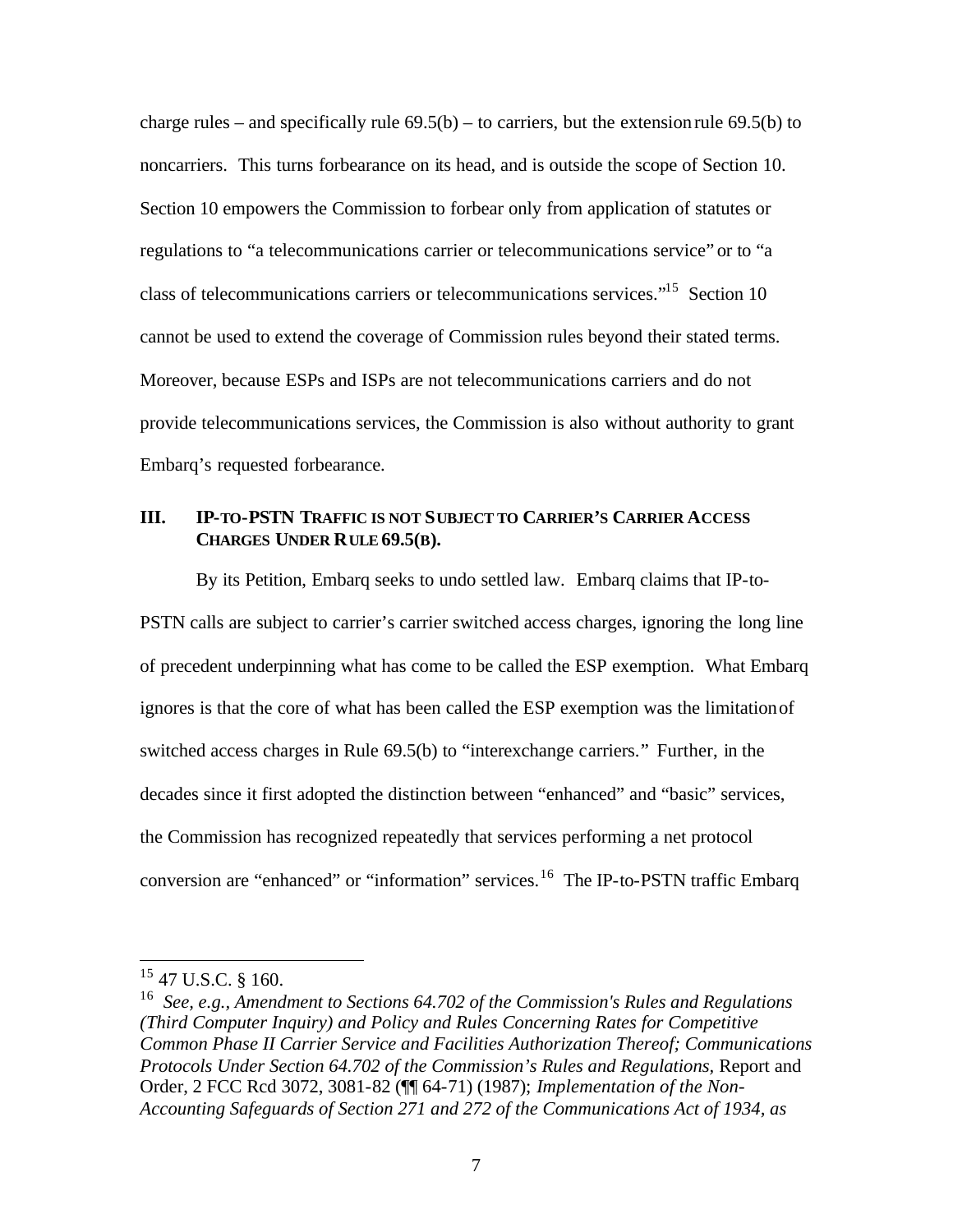has targeted in its Petition, which by definition includes a net protocol conversion (from IP to TDM), falls squarely within the definition of information service. As the Commission has long held, the definitions of "information service" and "telecommunications service" are mutually exclusive. Because a "telecommunications carrier" is a provider of "telecommunications services," an "information service" provider, by definition, cannot be an interexchange carrier subject to switched access charges under Rule 69.5(b).

#### **A. Net Protocol Conversion is an Information Service.**

The Telecommunications Act of 1996 (which amended the Communications Act

of 1934) explains that:

 $\overline{a}$ 

The term "information service" means the offering of a capability for generating, *acquiring*, storing, *transforming, processing*, retrieving, utilizing, or making available *information via telecommunications*, and includes electronic publishing, but does not include any use of any such capability for the management, control, or operation of a telecommunications system or the management of a telecommunications service.<sup>17</sup>

Before the phrase "information service" was introduced in 1996, the Commission used

the term "enhanced services." The Commission's regulations provide that:

[T]he term enhanced service shall refer to services, offered over common carrier transmission facilities used in interstate communications, which employ computer processing applications that act on the *format, content*, code, *protocol* or similar aspects of the subscriber's transmitted information; provide the subscriber additional, different, or *restructured* information; or involve subscriber interaction

*amended*, First Report and Order and Further Notice of Proposed Rulemaking, 11 FCC Rcd 21905, 21956 (¶ 104) (1996) ("*Non-Accounting Safeguards Order*").

<sup>17</sup> 47 U.S.C. § 153(20) (emphasis added). *See also* 47 C.F.R. § 51.5 (providing same definition).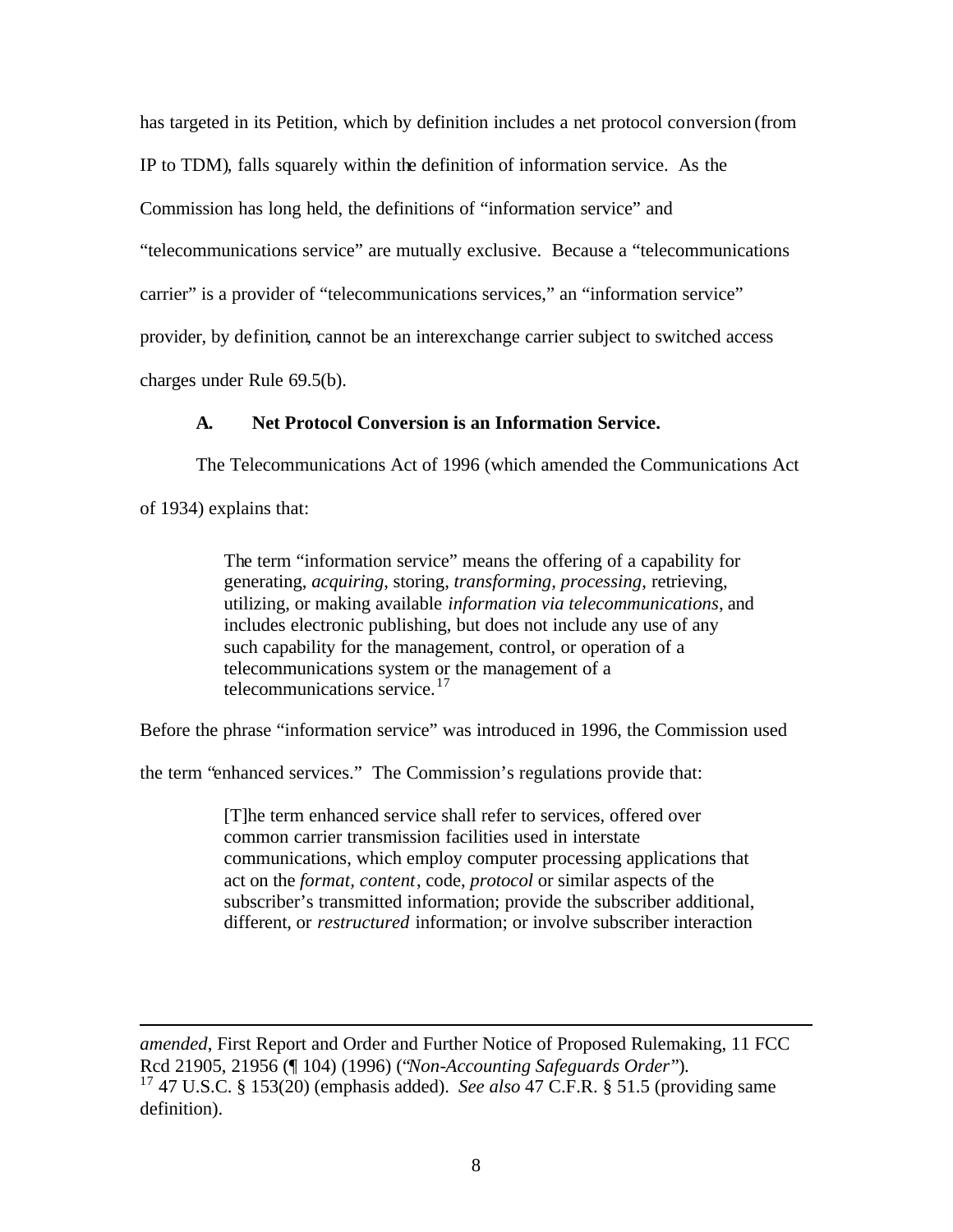with stored information. Enhanced services are not regulated under title II of the Act.  $18$ 

The Commission has found that these two terms – information service and enhanced service – substantially overlap.<sup>19</sup> The Commission has further explained that the statutory definitions of telecommunications service and information service do not "rest[] on the particular types of facilities used."<sup>20</sup> Each rests instead "on the function that is made available."<sup>21</sup> IP-enabled services that originate or terminate in IP are intrinsically information services when traffic is exchanged between an IP network and the PSTN because the traffic must, of necessity, undergo a net protocol conversion from circuitswitched format to IP (or vice versa). The FCC has held that "both protocol conversion and protocol processing services are information services under the 1996 Act. $22$ 

### **B. Only Interexchange Carriers, and Not Information Service Providers, are Subject to Carrier Switched Access Charges.**

By its terms, Rule 69.5 requires the assessment of carrier's carrier switched access charges only upon "interexchange carriers that use local exchange switching facilities for

 $18$  47 C.F.R. § 64.702(a) (emphasis added).

<sup>&</sup>lt;sup>19</sup> The FCC regards the term "information service" as interchangeable with the preexisting regulatory term "enhanced service," at least in the context of access-charge regulation. *See Access Charge Reform; Price Cap Performance Review for Local Exchange Carriers; Transport Rate Structure and Pricing End User Common Line Charges*, First Report and Order, 12 FCC Rcd. at 15982, 16132 (¶ 341 n.498) ("*Access Charge Reform Order*"); *see also id.* at 16165 (¶ 430) (describing NPRM as initially directed toward "enhanced service providers (which we now refer to as information service providers, or ISPs)").

<sup>20</sup> *Inquiry Concerning High-Speed Access to the Internet Over Cable and Other Facilities; Internet Over Cable Declaratory Ruling; Appropriate Regulatory Treatment for Broadband Access to the Internet Over Cable Facilities*, Declaratory Ruling and Notice of Proposed Rulemaking, 17 FCC Rcd. 4798, 4821 (¶ 35) (2002).  $^{21}$  *Id.* 

<sup>22</sup> *Non-Accounting Safeguards Order*, 11 FCC Rcd at 21956 (¶ 104)*.*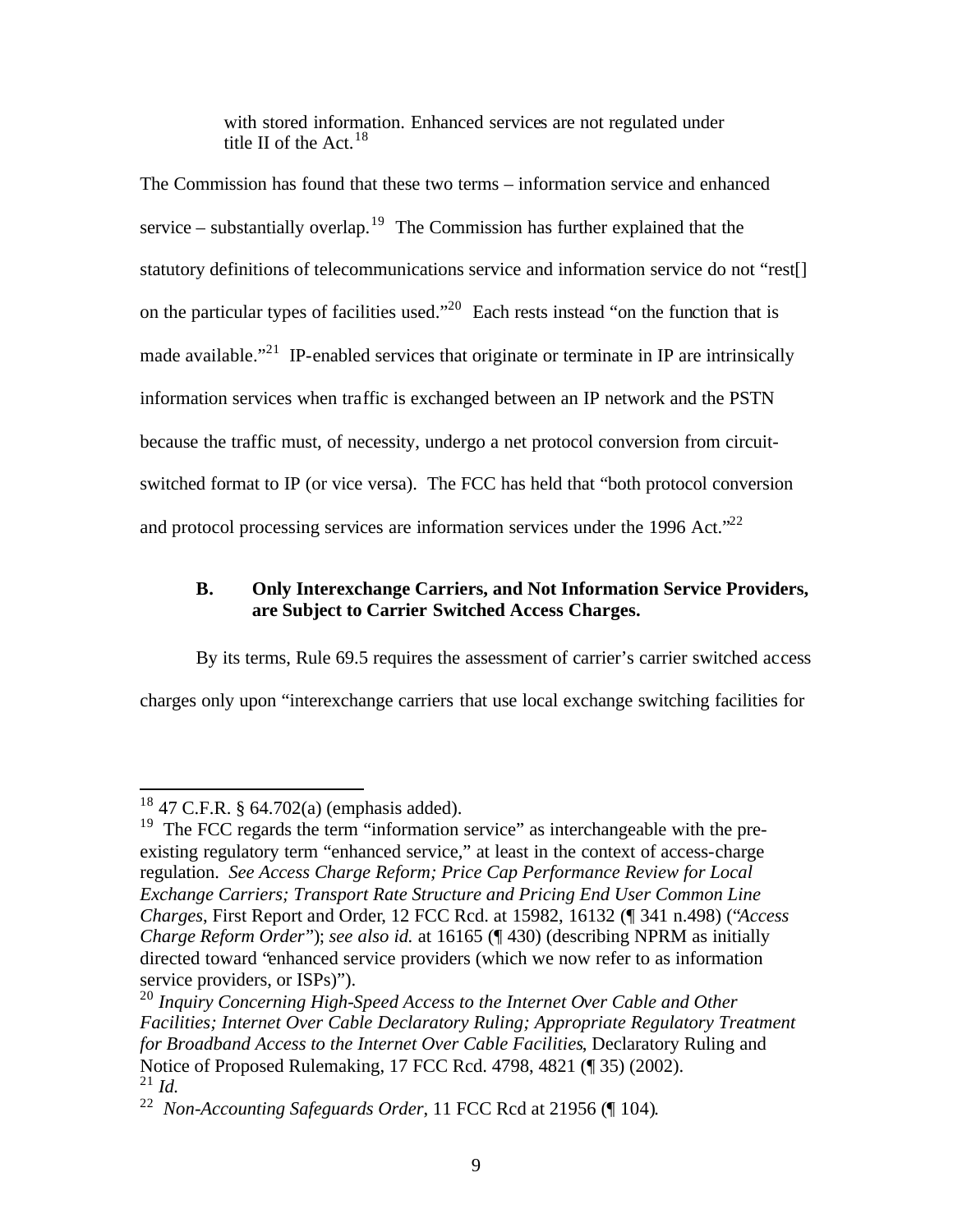the provision of interstate or foreign telecommunications services.<sup> $23$ </sup> Section 69.5(b) nowhere permits the assessment of switched access charges on enhanced or information service providers.

Rule 69.5 was promulgated by the Commission in its *MTS and WATS Market Structure Order*.<sup>24</sup> In that *Order*, the Commission promulgated new Rule 69.5, imposing end-user charges upon end users and carriers' carrier charges upon interexchange carriers. In doing so, the Commission created what became known as the ESP exemption by describing the term "interexchange carriers" to exclude ESPs for purposes of assessing access charges. The Commission explained that it considered (and rejected immediately) imposing access charges upon ESPs, and it enacted a new regulation explicitly reserving "carrier's carrier charges" for "interexchange carriers."<sup>25</sup> Notably, the Commission did not apply carrier's carrier charges to ESPs and then carve out all or a certain subset of ESP traffic and exempt only that subset from its access charge rules.

In the years since, the Commission has twice considered and twice rejected changes in its regulations that would allow LECs to levy access charges aga inst enhanced service providers – demonstrating in each case that Rule 69.5(b) does not cover ESPs at all. The Commission first revisited the issue of the ESP exemption in a 1987 Notice of Proposed Rulemaking, which tentatively concluded "that enhanced service providers, like providers of interstate basic services, [should] be assessed access charges for their use of

 $23$  47 C.F.R. § 69.5(b).

<sup>24</sup> *See MTS and WATS Market Structure*, Memorandum Opinion and Order, 97 FCC 2d. 682 (1983) ("*MTS and WATS Market Structure Order*"). <sup>25</sup> *Id*. at Appendix A.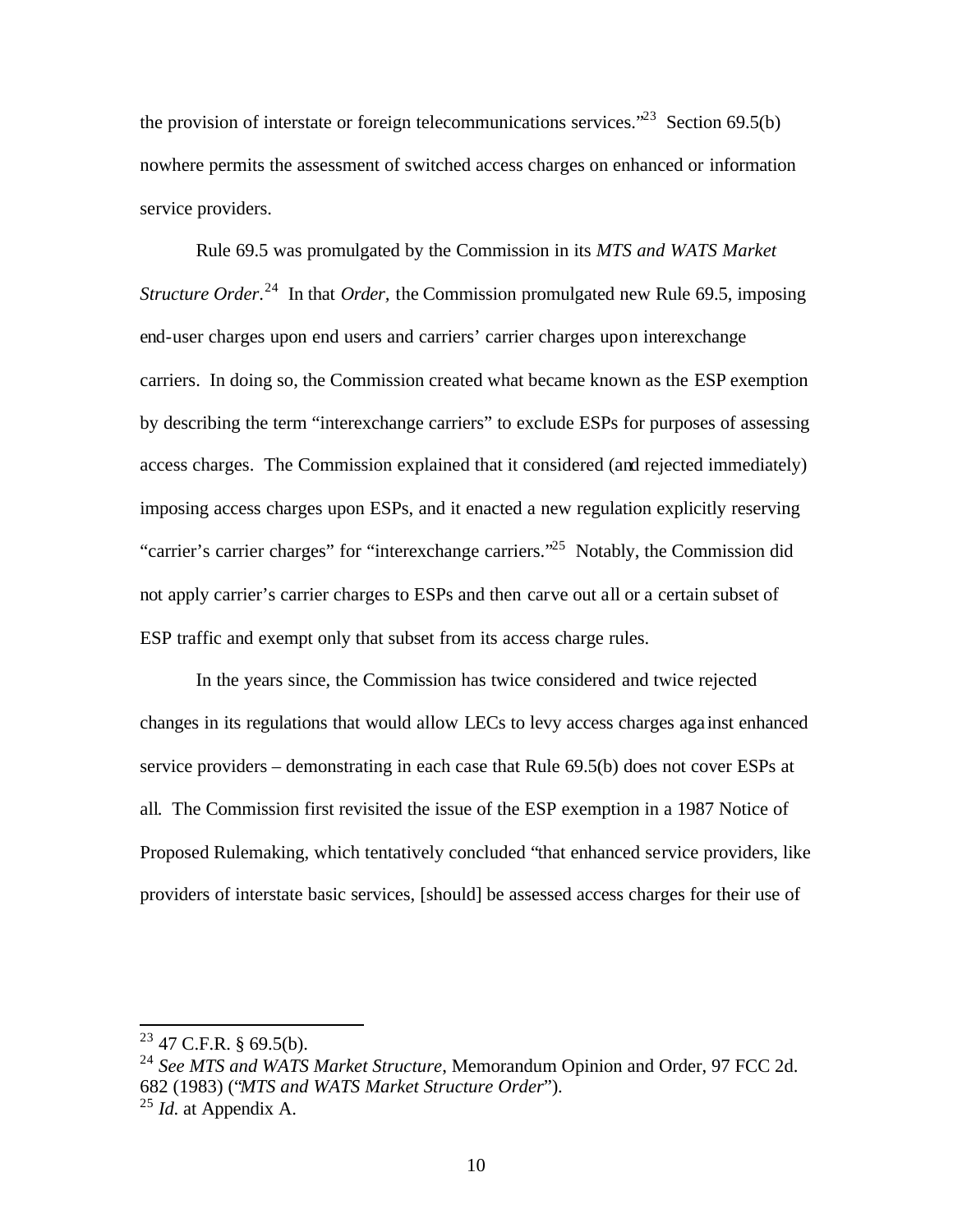local exchange facilities. $^{26}$  Significantly, when the Commission reached this tentative conclusion, it specifically proposed modifying Rule 69.5(b) to apply carrier's carrier (switched) access charges to both "interexchange carriers" and "enhanced service providers."<sup>27</sup> This demonstrates that the term "interexchange carrier" never included enhanced or information service providers. The Commission ultimately decided to reject its tentative conclusion, and closed the rulemaking without making any changes to Rule  $69.5(b).^{28}$ 

In the wake of the adoption of the landmark Telecommunications Act of  $1996^{29}$ the Commission again affirmed ESPs' status as end users, rather than interexchange carriers, under Rule 69.5. The Commission issued a major NPRM in response to the 1996 Act that, among many other issues, again considered whether carriers' carrier access charges should be extended to ESPs. The Commission began by recalling its decision in 1983 "that, although enhanced service providers (ESPs) may use incumbent LEC facilities to originate *and terminate* interstate calls, ESPs should not be required to pay interstate access charges."<sup>30</sup> In other words, the Commission recognized expressly that the ESP exemption applies whenever an ESP plays a role in a call, not just when it uses LEC facilities to receive calls. The Commission went on to explain that "[a]lthough

<sup>26</sup>*Amendments of Part 69 of the Commission's Rules Relating to Enhanced Service Providers*, Notice of Proposed Rulemaking, 2 FCC Rcd. 4305 (¶1) (1987). <sup>27</sup> *Id.*

<sup>28</sup> *Amendments of Part 69 of the Commission's Rules Relating to Enhanced Service Providers*, Order, 3 FCC Rcd. 2631 (1988) ("*ESP Exemption Order*").

 $^{29}$  Pub. L. No. 104-104, 110 Stat. 56 (1996).

<sup>30</sup> *Access Charge Reform; Price Cap Performance Review for Local Exchange Carriers; Transport Rate Structure and Pricing Usage of the Public Switched Network by Information Service and Internet Access Providers*, Notice of Proposed Rulemaking, Third Report and Order, and Notice of Inquiry, 11 FCC Rcd. 21354, 21478 (¶ 284) (1996) (emphasis added).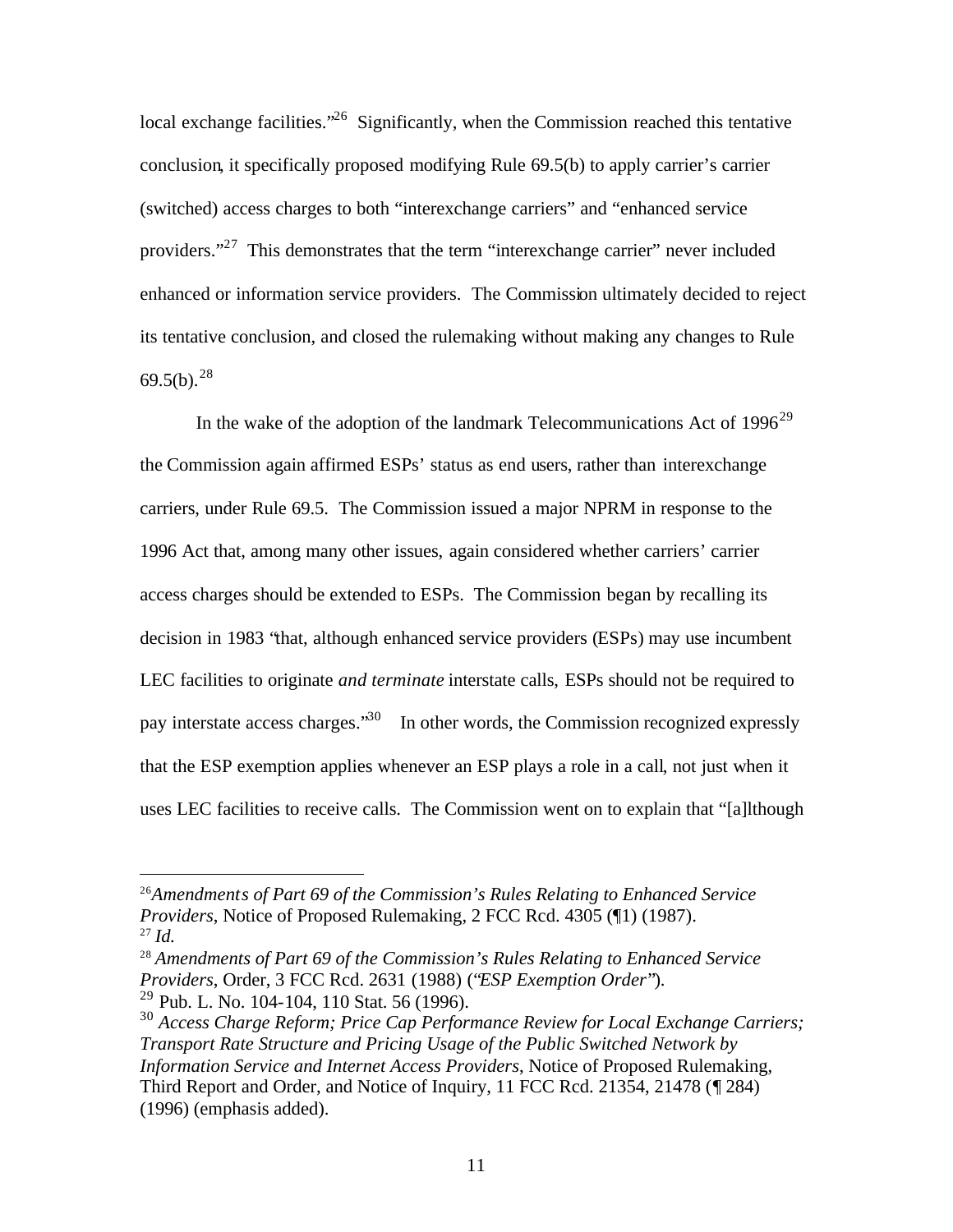our original decision in 1983 *to treat ESPs as end users* rather than carriers was explained as a temporary exemption, we tentatively conclude that the current pricing structure should not be changed *so long as the existing access charge system remains in*  place."<sup>31</sup>

In the resulting *Order*, the Commission (switching to the 1996 Act's jargon of "information service provider" or "ISP" rather than "enhanced service provider" or "ESP") *again* noted that "ISPs may purchase services from incumbent LECs under the same intrastate tariffs available to end users," and that "ISPs may pay business line rates and the appropriate subscriber line charge, rather than interstate access rates, even for calls that appear to traverse state boundaries.<sup>33</sup> The Commission then made clear that it was not altering that categorical classification or its categorical effect under Rule 69.5: "We decide here that [information service providers] should not be subject to interstate access charges."<sup>33</sup> The Commission left no doubt that its decision to continue to place ESPs and ISPs outside of Rule 69.5(b) carrier's carrier access charges was deliberate, concluding, "We therefore conclude that ISPs should remain classified as end users for purposes of the access charge system."<sup>34</sup>

### **C. Nothing in Rule 69.5(b) Supports Application of Access Charges to "Voice" Traffic or to Traffic Outbound from an ISP to the PSTN, as Distinct from Traffic from the PSTN to an ISP.**

In addition to reading the term "enhanced service providers" into Rule 69.5(b), where it does not exist, Embarq baldly asserts that "the ESP exemption cover[s] only the connection between the ESP *and its subscribers,* not between the ESP and *its non-*

<sup>31</sup> *Id.* at 21480 (¶ 288) (emphasis added; footnote omitted).

<sup>32</sup> *Access Charge Reform Order*, 12 FCC Rcd. at 16132 (¶ 342).

<sup>33</sup> *Id.* at 16133 (¶ 345).

<sup>34</sup> *Id*. at 16134-35 (¶ 348).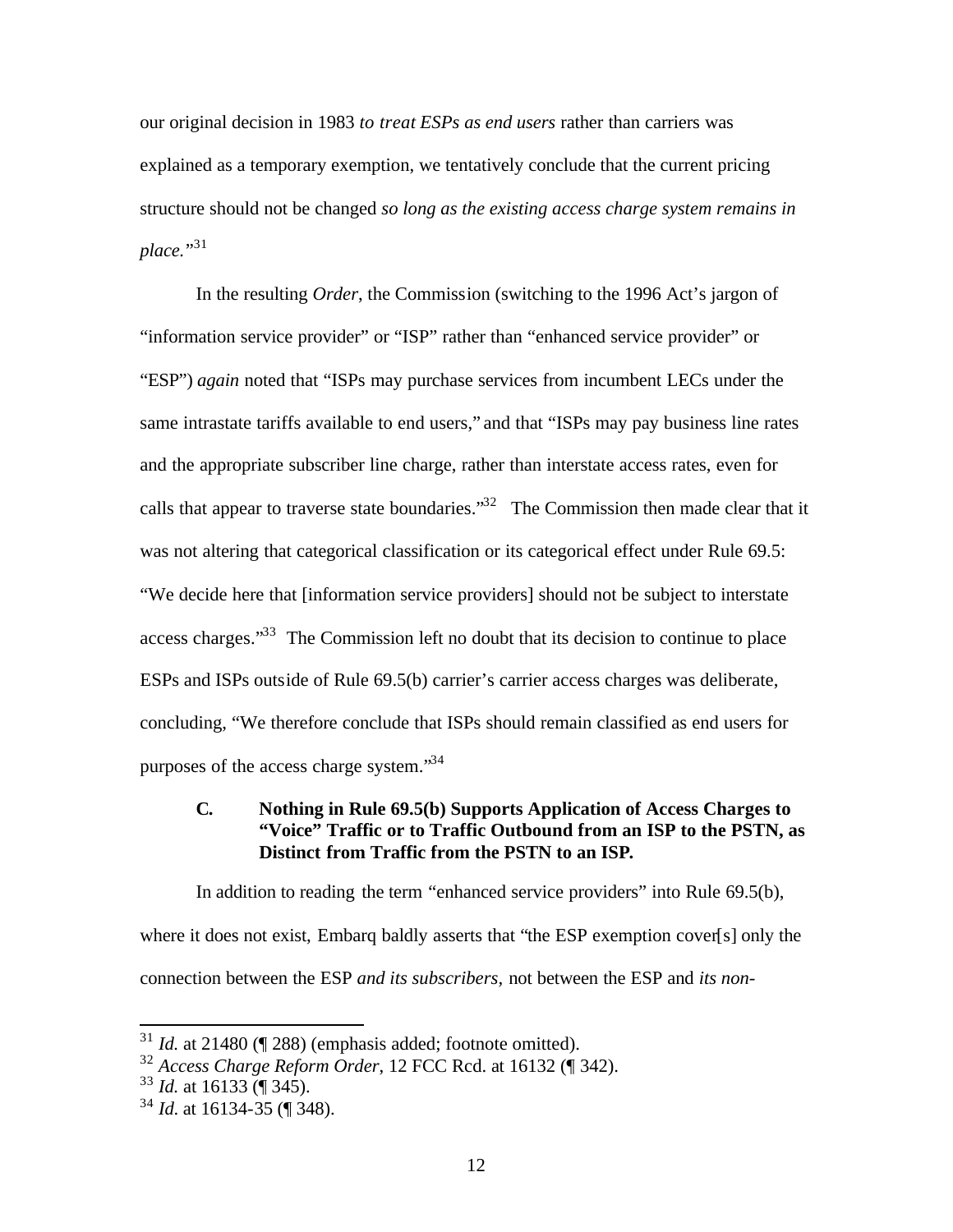subscribers<sup>35</sup> and "when the Commission fashioned the exemption, it never intended it to cover any voice calls.<sup>36</sup> Once again, the plain text of Rule  $69.5(b)$  is dispositive. Nothing in Rule 69.5(b) says that ESPs are subject to carrier's carrier charges for calls from an ESP, but not calls to an ESP, nor does it say that ESPs are subject to carrier's carrier switched access charges for "voice" calls.

The Commission has always addressed the inapplicability of Rule 69.5(b) switched access charges to ESPs and ISPs as a class, and not with respect to particular subsets of ESP or ISP traffic. When the Commission in 1987 decided not to revise Rule 69.5(b) and decided to maintain ESPs' exemption from access charges, and it described the exemption as applying across the board to ESPs as a class rather than to particular aspects of ESPs' services:

> At the time we adopted the original access charge plan, . . . we concluded that the immediate application of that plan to certain providers of interstate services might unduly burden their operations and cause disruptions in providing service to the public. Therefore, we granted temporary exemptions from payment of access charges to certain classes of exchange access users, *including enhanced service providers*. 37

In explaining its decision, the Commission noted "that this is not an appropriate time to assess interstate access charges *on the enhanced services industry*," and it terminated the proceeding without implementing the proposed changes in regulations.<sup>38</sup> The Commission thus maintained the application of the ESP exemption to ESP providers (and their traffic) as an industry, and did not carve out particular types of ESP traffic as exempt from the exemption.

<sup>35</sup> *See, e.g., Embarq Petition* at 3.

<sup>36</sup> *Id.* at 3.

<sup>37</sup> *ESP Exemption Order*, 3 FCC Rcd. at 2631 (¶ 2) (emphasis added).

<sup>38</sup> *Id.* at 2633 (¶ 20) (emphasis added).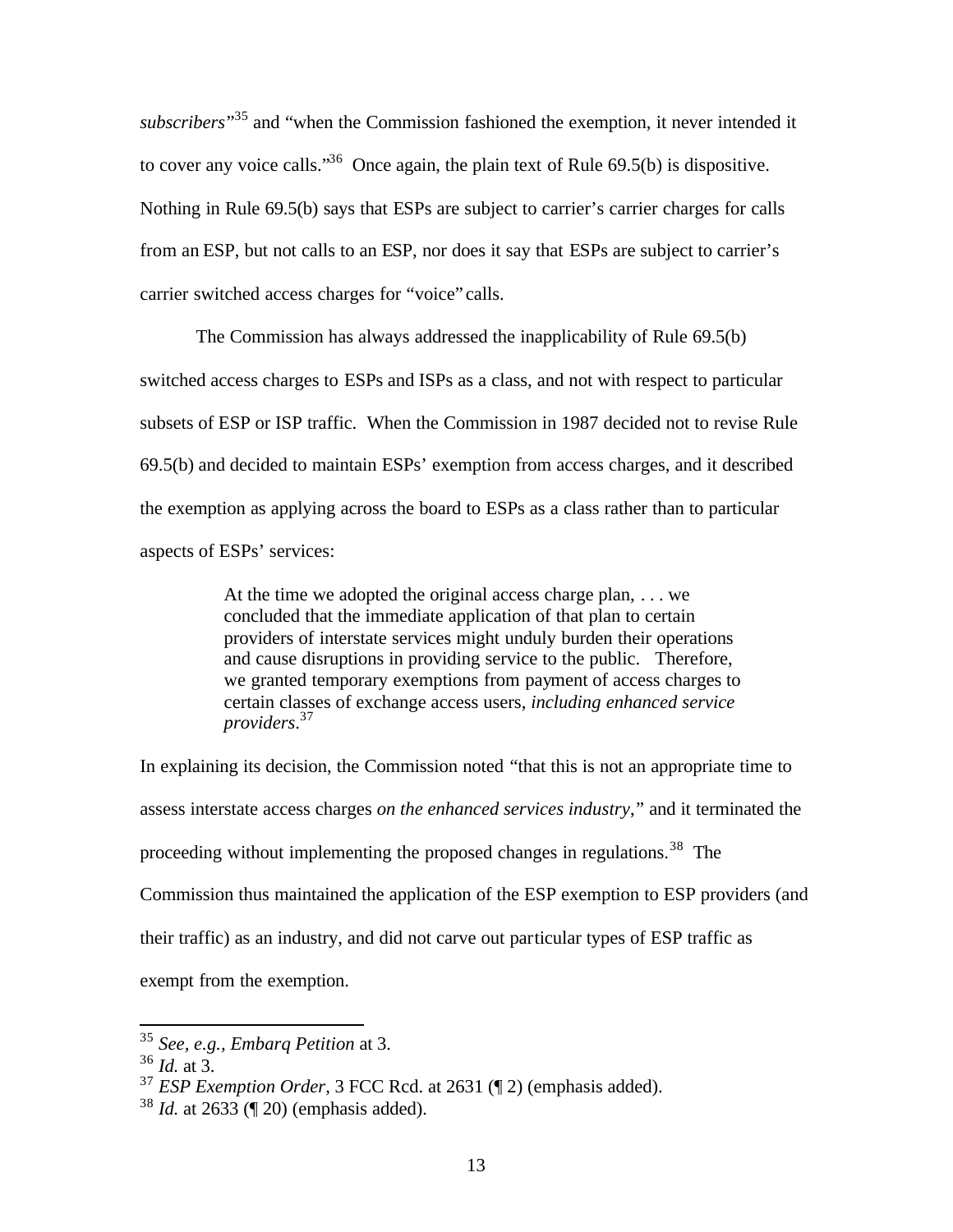The text of the 1996 *Access Charge Reform Order* likewise makes clear that access charges d not apply to ESPs as a *class*, not merely to some unspecified subset of ESP communications:

> In the NPRM, we tentatively concluded that ISPs should not be required to pay interstate access charges as currently constituted. We explained that the existing access charge system includes non-costbased rates and inefficient rate structures. We stated that there is no reason to extend such a system *to an additional class of customers*. 39

Moreover, as in all previous orders dealing with the exemption, the Commission did not

distinguish among various types of information service providers, based on differing uses

of the underlying PSTN or any other basis. To the contrary, the Commission has

repeatedly described the scope and effect of its access charge rules and the ESP

exemption in categorical terms that match the categorical language of Rule 69.5 itself.<sup>40</sup>

Embarq cannot rewrite Rule 69.5(b) through wishful thinking.

# **D. The Commission Cannot Retroactively Apply Access Charges to ESPs and ISPs.**

The Commission may not retroactively apply access charges to ESPs and ISPs

through forbearance. The purpose of forbearance is not to resolve the scope of existing

law, but rather to determine whether certain statutory prerequisites to forbearance are

 $\overline{a}$ <sup>39</sup> *Access Charge Reform Order*, 12 FCC Rcd. at 16132-33 (¶ 343) (emphasis added; footnotes omitted). The Commission also rejected arguments from ILECs that nonassessment of access charges results in information service providers imposing uncompensated costs on ILECs. *See id*. at 16133-34 (¶¶ 346-347).

<sup>40</sup> See id. at 16003 (¶ 50) ('[W]e adopt in this Order our earlier tentative conclusion that incumbent LECs may not assess interstate access charges on information service providers (ISPs)."); at 16133 (¶ 344) ("We conclude that the existing pricing structure for ISPs should remain in place, and incumbent LECs will not be permitted to assess interstate per-minute access charges on ISPs."); at 16133 (¶ 345) ("We decide here that ISPs should not be subject to interstate access charges."); at 16134-35 (¶ 348) ("We therefore conclude that ISPs should remain classified as end users for purposes of the access charge system."); and at 16165 (¶ 430) ("[W]e sought comment on whether to continue to exempt enhanced service providers (which we now refer to as information service providers, or ISPs) from any requirement to pay access charges.").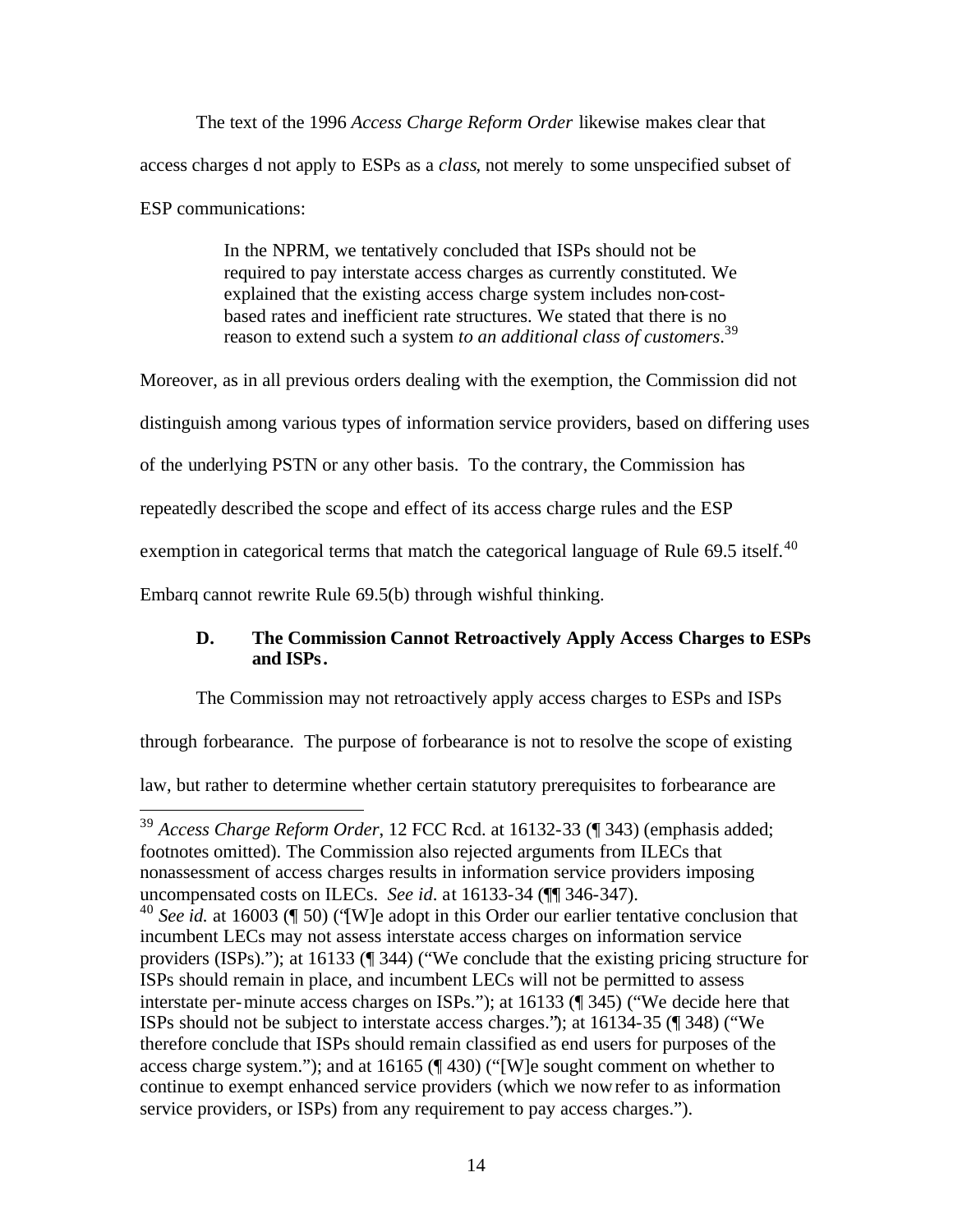satisfied with respect to the statutory and regulatory provisions at issue – and thus whether current law will be prospectively applied. Unlike a declaratory ruling, this is an essentially forward-looking analysis that only gives rise to future regulatory relief; it is a determination to alter the rules applicable to the petitioning entity.  $41$  For that reason, Commission action on Embarq's Petition cannot retroactively alter the Commission's access charge rules.

In any event, because Embarq asks the Commission to "substitute new law for old law that was reasonably clear," its request for relief is not subject to a presumption of retroactivity. <sup>42</sup> As detailed above, it is well settled that access charges only apply to interexchange carriers and that the ESP exemption applies to IP-to-PSTN traffic.<sup>43</sup> There is no basis, beyond Embarq and others' self-serving claims, to conclude that the Commission's access charge regime is or has ever been unclear. The Commission's rules have long applied switched access charges to interexchange carriers only, and the Commission has consistently declined to modify Rule 69.5(b) to apply switched access charges to ESPs and ISPs. The Commission's Orders have repeatedly confirmed that the access charge rules means what it says, and have gone even further by confirming that ESPs and ISPs are end users exempt from access charges. For the same reasons, even if

<sup>41</sup> *Cf. Bowen v. Georgetown Univ. Hosp.*, 488 U.S. 204, 208 (1988) ("a statutory grant of rulemaking authority will not, as a general matter, be understood to encompass the power to promulgate retroactive rules unless that power is conveyed by Congress in express terms."); *id*. at 221 (Scalia, J., concurring) (retroactivity is not permissible in rulemaking, but it is normal in the context of adjudication because "[a]djudication deals with what the law was; rulemaking deals with what the law will be").

<sup>42</sup> *Qwest Services Corp. v. FCC,* 509 F.3d 531, 539 (D.C. Cir. 2007). 43 *See supra* Part III.

<sup>15</sup>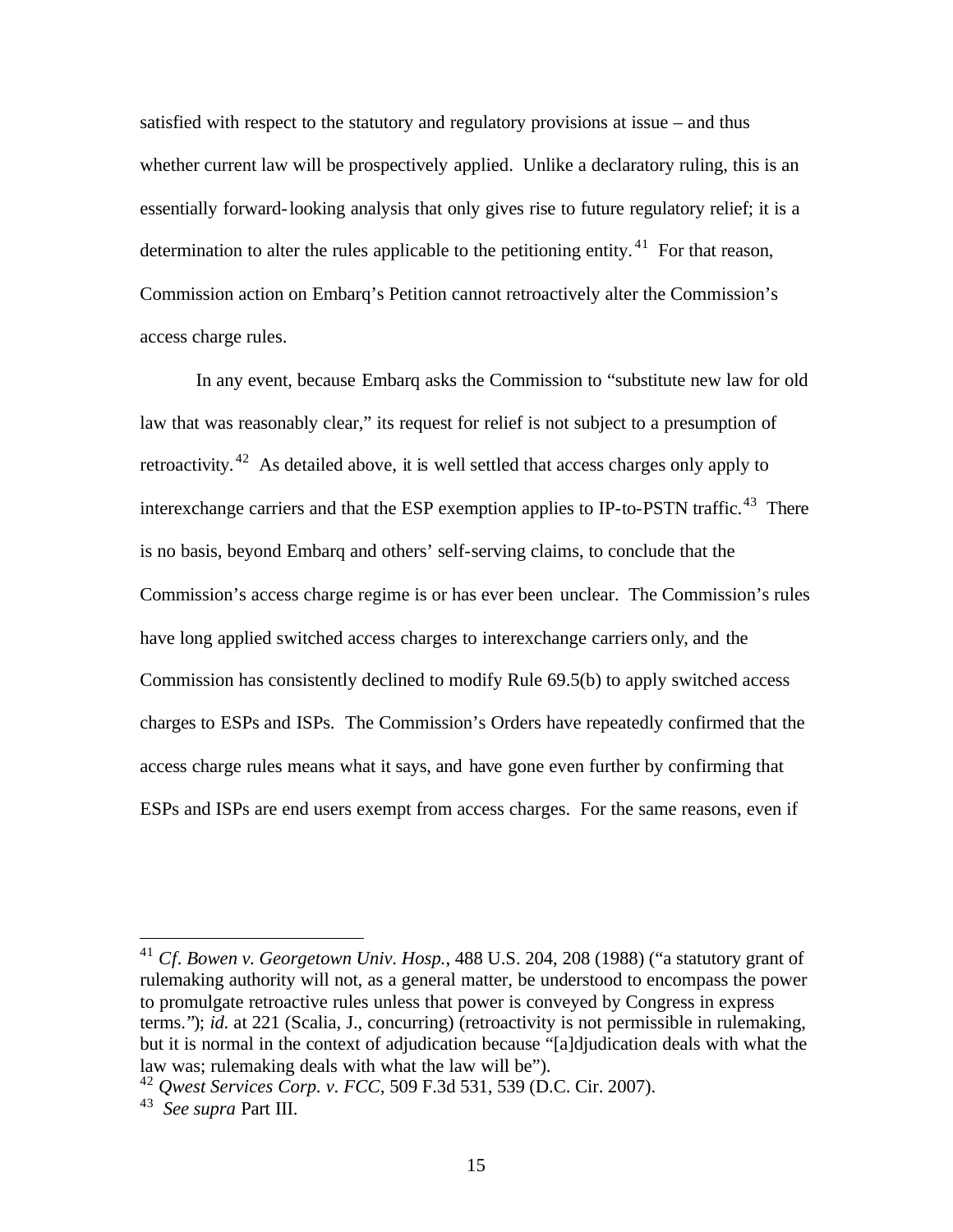the relief Embarq requests were capable of retroactive application, retroactive application would be barred as manifestly unjust.<sup>44</sup>

### **IV. THE COMMISSION SHOULD NOT STIFLE INNOVATION BY EXTENDING ACCESS CHARGES TO IP-TO-PSTN VOICE CALLS.**

Embarq's requested forbearance would not serve the public interest. Embarq suggests that there is no difference between the innovative services offered using IP that it would subject to access charges and Embarq's own "innovative services and features."<sup>45</sup> But there is a vast difference. Embarq is only now "rolling out" services that many IP-enabled service providers, including interconnected VoIP providers, pioneered and have been providing for years. And Embarq does not even indicate that it is aware of the myriad of voice services that could be affected by its misguided request for

forbearance.

Embarq's Petition could impose legacy access charges on the voice element of

any number of innovative services, such as:

- *Phone Notify* A CDYNE VoIP application that allows a person with a speaking or hearing disability to type text and have it delivered as a computerized voice message to someone's telephone.
- *Web-Based Click-to-Call Services* Services that allow users to click on websites to obtain immediate help or assistance. Gerber, for example, has a helpline that allows new parents to call with feeding or other urgent questions at any time of day or night.
- *Online Gaming* Services that allow gamers to speak in real time with their teammates and opponents, including IP-to-PSTN communications.
- *Unified Communications*  Services that unify communications in any number of ways, including providing a single phone number that can forward calls and messages to any other phone number or email address, allowing text, voice, and

<sup>44</sup> *Qwest Services Corp*., 509 F.3d at 539-541.

<sup>45</sup> *Embarq Petition* at 10 n.27.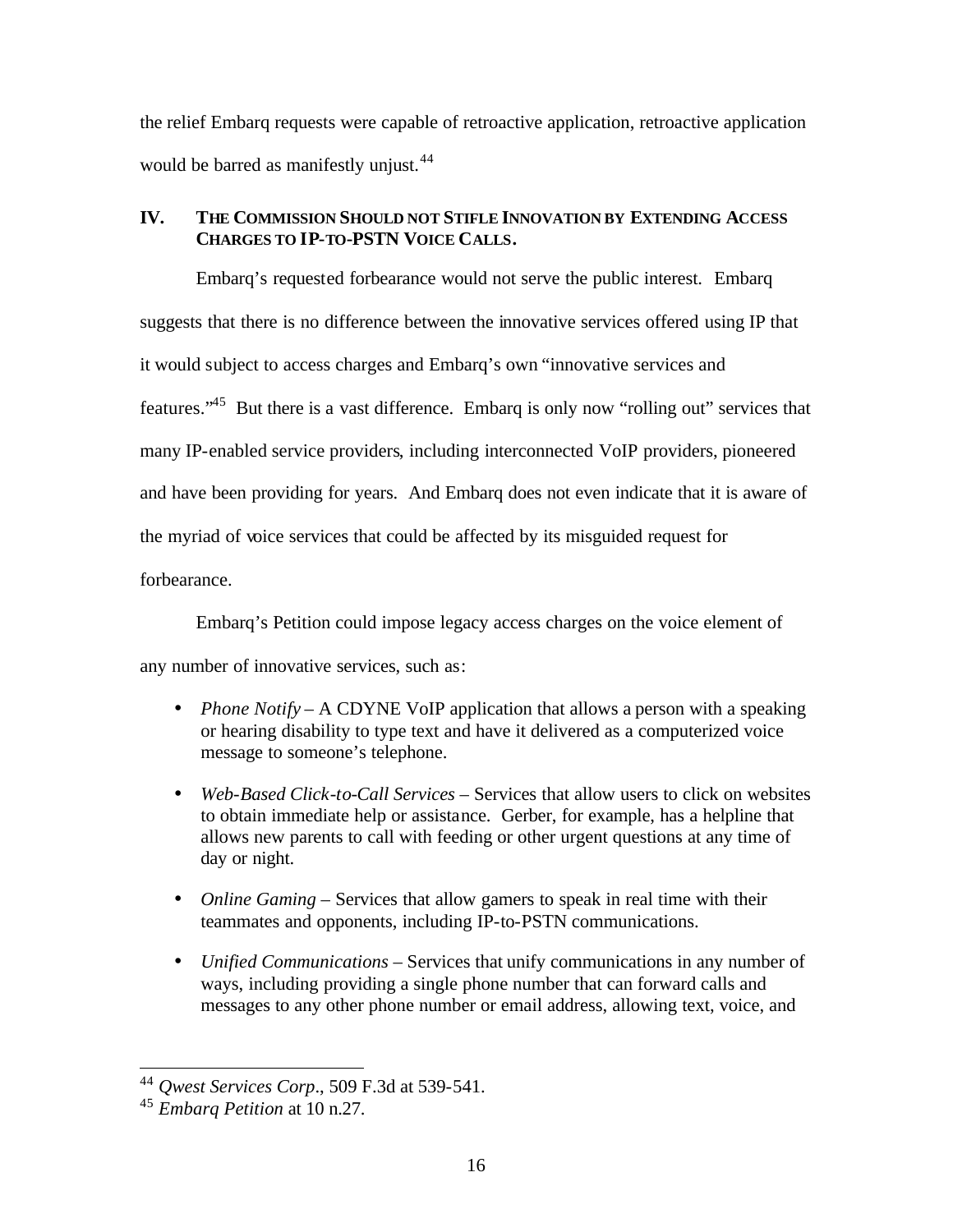video in a single communications, session, and allowing users to manage and retrieve communications over the web.

- *Privacy and Social Networking* Services that allow users to communicate by voice with friends or connections from social networks by proving temporary virtual phone numbers.
- *Web-Based Conferencing* Services that allow parties to an integrated conference call to share, edit, and interact with presentations, video and text.

Voice is increasingly integrated into IP applications and services, and the potential for these services to evolve to bring further innovation and benefits is unlimited. The very flexibility of the Internet and of IP facilitates the continued development of services that drive economic development, remove barriers for the disabled, and encourage broadband adoption. Embarq's misguided Petition puts these considerable public benefits at risk and should be rejected.

Indeed, Embarq's Petition could drive a myriad of evolving free services out of the marketplace, or at least reduce their availability in rural and other high access rate areas. Websites like MySpace and Facebook are experimenting with voice integration, but might well have to end these efforts if, instead of paying cost-based rates, they were required to pay above-cost and geographically variable subsidies. Discouraging development and deployment of these services would be directly contrary to our national policy of "promoting the continued development of the Internet and other interactive computer services."<sup>46</sup> Alternatively, providers of these services could be forced to deny access to these features in rural areas and other high cost areas, undermining the goals of Section 706.<sup>47</sup> In either case, the outcome would not be contrary to the public interest.

 $46$  47 U.S.C. § 230(b)(1).

<sup>47</sup> 47 U.S.C. § 157 nt. (incorporating section 706 of the Telecommunications Act of 1996).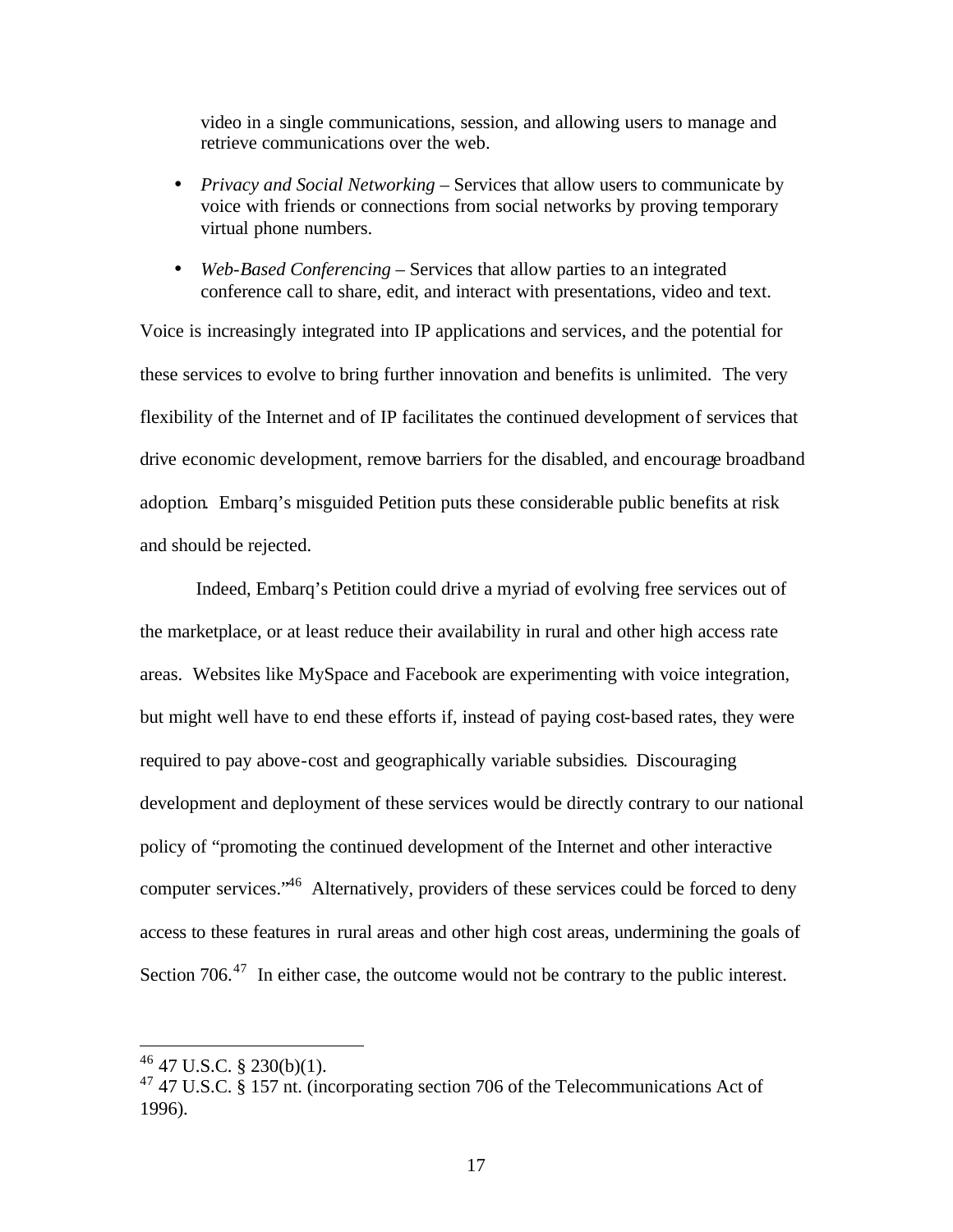**V. THE COMMISSION SHOULD ADOPT NEW RULES FOR COMPENSATION FOR IP-TO-PSTN CALLS ONLY AS PART OF COMPREHENSIVE REFORM.**

The Commission has ongoing proceedings in which it may adopt new rules governing compensation for IP-to-PSTN traffic, and should not accept Embarq's procedurally defective invitation to bypass these proceedings. Instead, the Commission should avoid adopting new obligations in a piecemeal and potentially incoherent fashion by addressing the liability of all providers involved in the handling of calls simultaneously. Only a rational and coherent approach to intercarrier compensation can be expected to result in rational and coherent intercarrier compensation rules that will foster continued competition and innovation. As the Commission considers changes to its intercarrier compensation regime, it should consider adopting bill and keep rules for all traffic. Bill and keep would quickly rationalize intercarrier compensation and relieve the industry of many unnecessary and resource-draining disputes over compensation, enabling all providers to devote their resources, instead, to providing their customers with the best communications services possible.